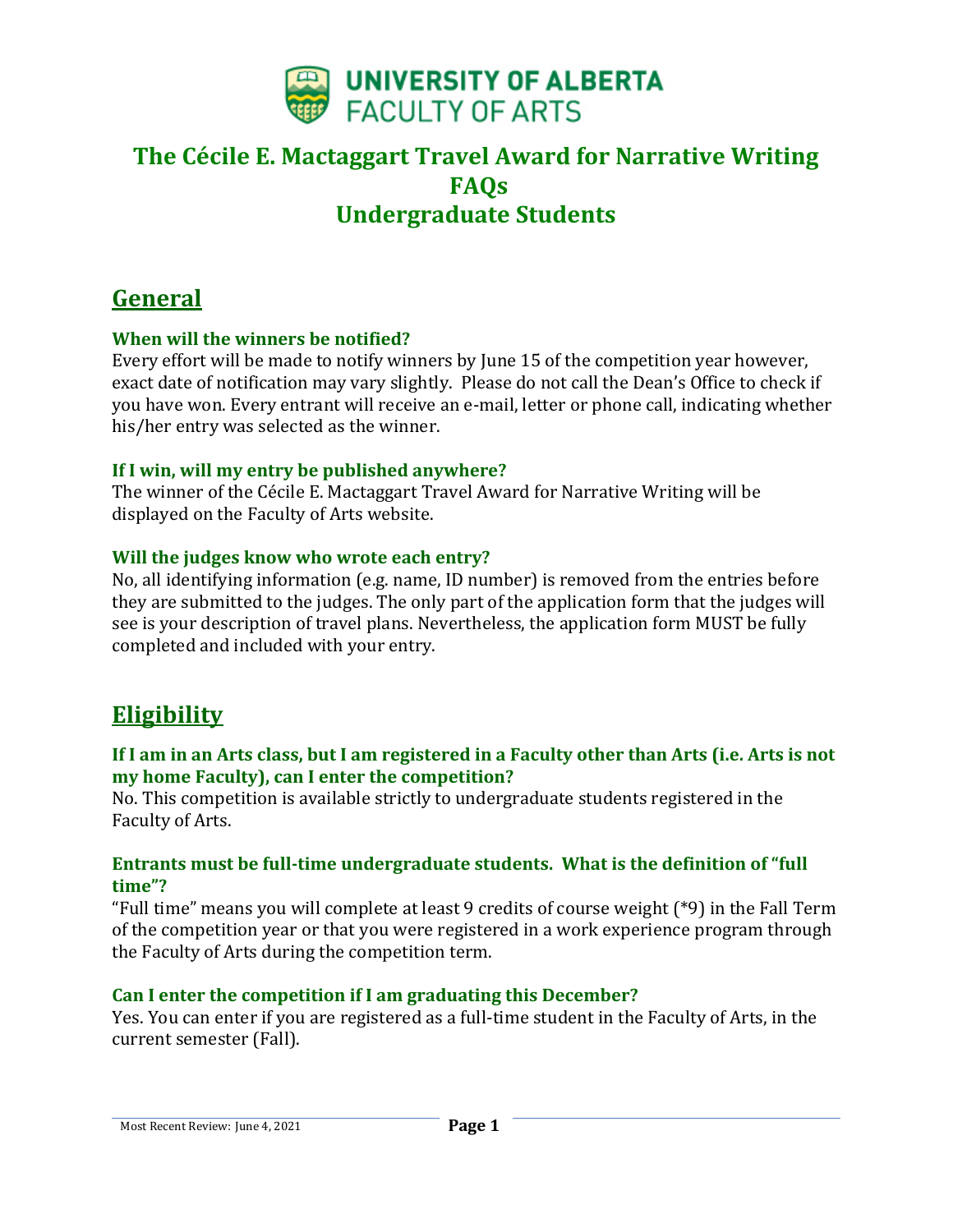

**If am working on an after-degree, can I enter the competition?** Yes.

#### **If I am a special student, a visiting student or a graduate student, can I enter the competition?**

No. Special students, visiting students and graduate student are not eligible to enter the competition.

# **If I have previously won this competition, am I eligible?**

 $No.$ 

# **Entries**

## **Are there any limitations about the topic of my submission?**

There are no limitations, however your entry must be a work of fiction. Biographies, narratives, personal experiences, and any other non-fiction works are not eligible. You may write on any topic; however, it is your responsibility to ensure that information is properly referenced.

## **Can I write a play, screenplay, or any other type of script?**

No. This is strictly a short-story composition competition.

## **Can I write my submission in a language other than English?**

No. Submissions must be written in English.

## **Does my submission have to be written specifically for this competition?**

Yes. Any submission that was written in whole, or in part, prior to the competition is not eligible.

## **Will I be able to submit my entry to publications, following the competition?**

If you are selected as the winner of the competition, the Faculty of Arts reserves the first right of refusal to publish your submission. If you are not the winner, you are free to do as you wish with your writing, once the winner has been selected.

## **Can two people submit a co-authored piece?**

No. Each submission must be authored by a single person with no outside input.

Most Recent Review: June 4, 2021 **Page 2**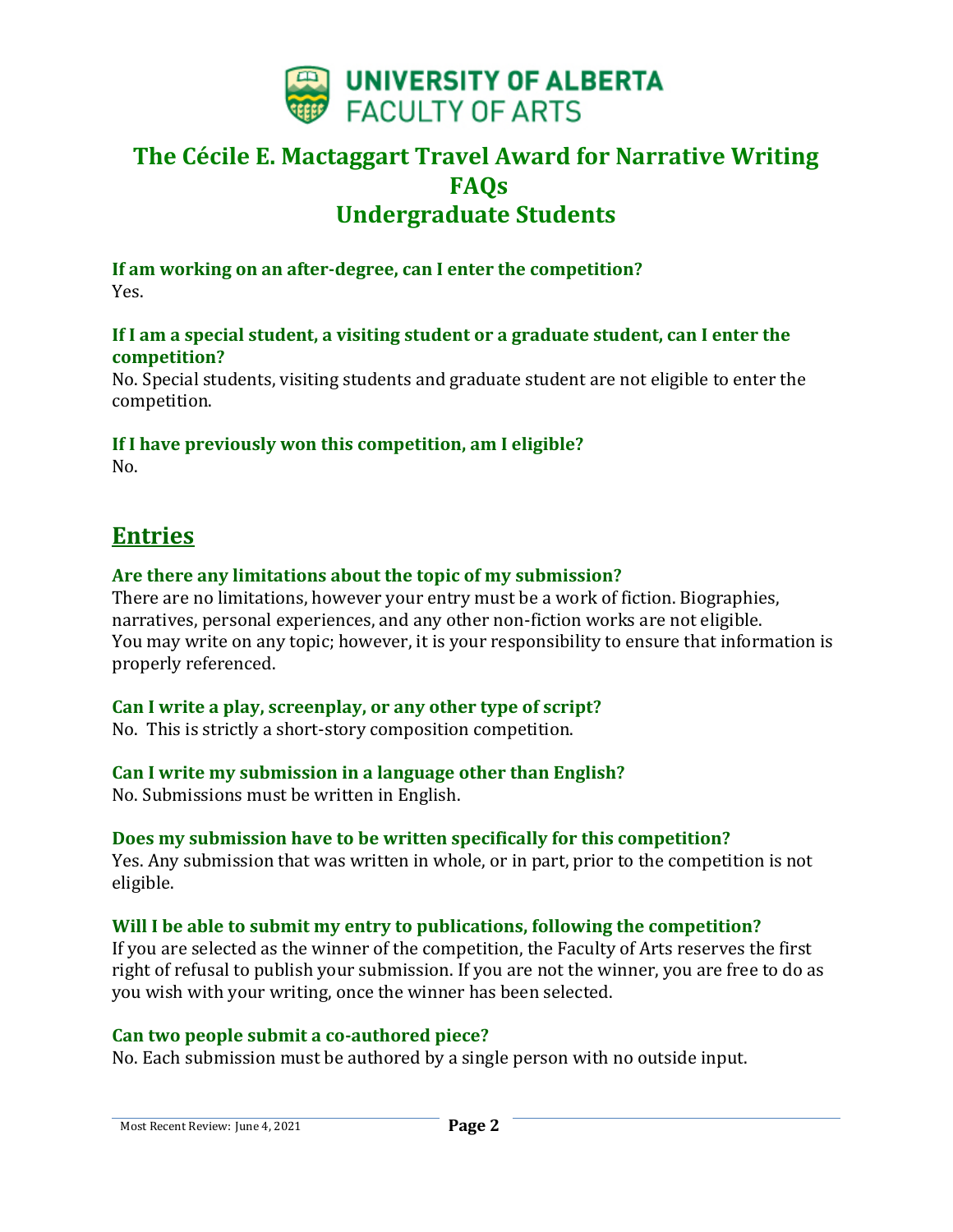

**Can I provide you with artwork, video or recordings as a complement to my writing?** No. This is solely a writing competition.

#### **What if my word count isn't between 2,500 and 3,500 words?**

Your entry will be disqualified. There are no exceptions to this rule, no matter how close you are to the word count limitations.

#### **Which parts of my entry should count towards the word count?**

Word count should NOT include the title, author's name or information from the application form. Footnotes SHOULD be included in the word count; however, please note you are not obligated to include footnotes if your submission does not warrant them.

# **The Winner's Trip**

#### **What types of travel expenses are covered by the prize money?**

This award is intended to reimburse expenses related to travel up to \$12,000. If you are the winner you will receive an advance but will be required to provide receipts and evidence of travel. Typical travel expenses include flights, accommodations, tours and food. Items such as cameras, souvenirs and communication devices (e.g. cell phones or laptops) will not be covered by the prize money.

#### **Can I use the prize money to pay for someone to accompany me on my trip?**

Yes, you may choose one person to accompany you on your trip, but you must indicate this in your travel plans on your application letter. You cannot add a travelling companion once the application has been submitted.

#### **Where can I travel with the prize money?**

You may use the prize money to travel anywhere in the world, as long as it is outside of Canada and the United States. Travel above the tree line (Arctic), Antarctica, return travel to somewhere you've been before, visit family, or conduct research of any kind, is not permitted.

#### **How many trips can I take?**

The award is limited to one trip. If you wish to travel to multiple destinations, it must be done in one continuous loop with return to Edmonton as the final stop. Destinations scheduled after a return to or stop over in Edmonton will not be eligible or reimbursed as part of the winning trip.